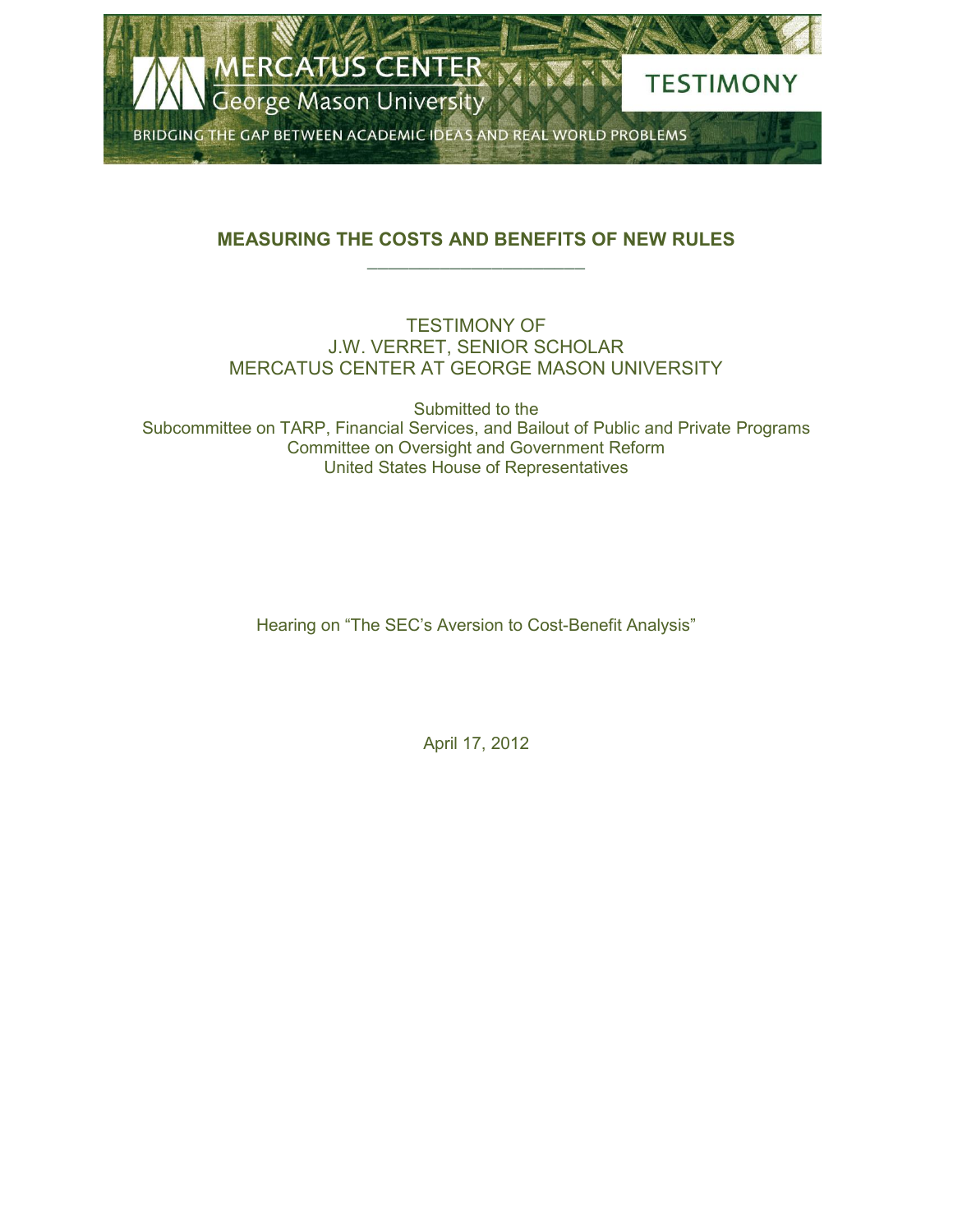Chairman McHenry, Ranking Member Quigley, and members of the Committee, I want to thank you for the opportunity to testify today. My name is J.W. Verret. I am an Assistant Professor of Law at George Mason Law School, where I teach corporate and securities regulation, and a senior scholar with the Mercatus Center at George Mason University.

In September of 2011, I had the opportunity to testify before House Committee on Financial Services on this topic. SEC staff were also present, where it was argued that economic analysis is not always required when rules are mandated under legislation and in any event measuring the impact of new rules can be prohibitively difficult.

I am aware that the SEC staff have prepared a memo on cost-benefit analysis in the past few weeks that represents a profound shift in the SEC's thinking. I want to congratulate the Commission and the Staff for their willingness to reconsider that position in this new memo. It remains to be seen whether that memo is just a memo, or will be put into practice in future rulemaking.

After a careful review of the legislative requirements that the SEC consider investor protection, efficiency, competition and capital formation in adopting new rules, I would like to simply offer a list of eight items that would demonstrate a sincere commitment by the SEC to fulfill its statutory mission. The first five I will list are in fact required by law if one carefully reads the legislative and judicial history of the SEC's mandate to consider the economic impact of new rules.

I offer this list as a test of the SEC's resolve to make economic analysis a real constraint on SEC rulemaking and a limit on the pressures it may face to politicize its activities and undermine its investor protection mission.

1) Rules must have sunsets and look back requirements when the agency represents that costs and benefits are difficult to estimate, as it represented in rulemaking pursuant to Section 404(b) of Sarbanes Oxley. At times much of the data relevant to a rule's costs and benefits will not be available until years after its implementation. This is demonstrated by the SEC's rulemaking under Sarbanes Oxley 404(b), where the SEC initially estimated compliance costs of \$90,000, despite their later revealed to be nearly \$1.8 million per company.

2) The SEC is required to compare the costs of a new rule against any alternatives advanced by a dissenting Commissioner. This was part of the reason SEC rules were overturned in two prior challenges before the DC Circuit.

3) Mandatory disclosure rules must be subject to the same materiality standard as private plaintiffs in 10b5 fraud cases. A disclosure that is not material to investors cannot be legitimately said to further "investor protection."

4) The agency must, in order to meet its requirement to consider the impact of a rule on capital formation and efficiency, estimate the impact of a rule on the competitiveness of U.S. exchanges against foreign exchanges for new listings, the competitiveness of U.S. issuers, the risk of proprietary information being revealed in mandatory disclosures, and the impact of a rule on stock prices of affected companies. The agency must also estimate the impact of a new rule on job creation and GDP.

5) The agency must retract and re-propose rules advanced pursuant to the Dodd-Frank Act to reflect the agency's new policy on cost-benefit analysis, as it has not met this new guidance in design of existing pending rules. The SEC's rule proposal under Section 1504 of Dodd-Frank is a case in point, where the agency fails to consider the impact of disclosures on the proprietary exploration plans of US energy companies.

6) The agency should freeze attorney hiring until it hires at least 200 more economists. In achieving its market oversight mission, the FTC staff have about 10% phd economists. At the CFTC, it is less than 5%. At the SEC, that number is still less than 1%. In order to be on par with its sister agencies like the FTC, the SEC needs to hire at least 400 new economists, but even 200 more would be a serious start. The fact that it